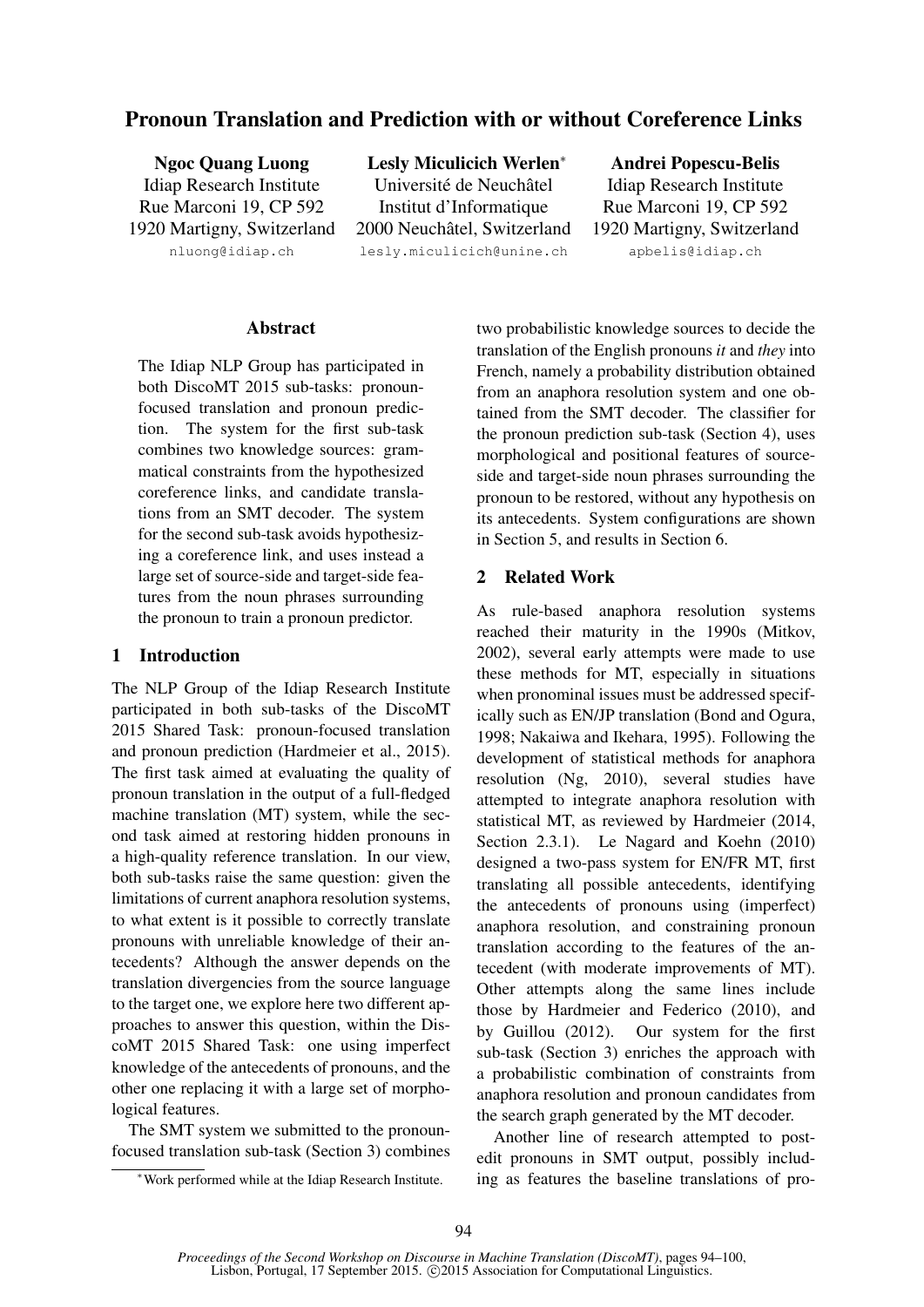nouns. The approach was shown to be successful for translating discourse connectives (Meyer and Popescu-Belis, 2012). A large set of features was used within a deep neural network architecture by Hardmeier (2014, Chapters 7–9). In our system for the second sub-task, we extend the features sketched by Popescu-Belis et al. (2012).

# 3 Pronoun-Focused Translation

Our system for this task works in two passes. First, the source text is pre-processed and translated by a baseline MT system to acquire pronoun candidates. Then, we apply several post-editing strategies over the translations of *"it"* and *"they"*, which help in correcting erroneous instances.

### 3.1 Pass 1: Baseline MT Outputs

The test data is first tokenized using the tokenizer provided by the organizers. Then, we apply a baseline MT system to generate the candidate pronouns. This system is the Moses decoder (Koehn et al., 2007) with a translation and a language model trained with no additional resources other than the official data provided by the shared task organizers (including Europarl, News Commentary and Ted talks). Parameters are tuned on domain-specific Ted(dev) data set. We run the Moses decoder with the *-print-alignment-info* and *-output-search-graph* options to obtain the word alignments and the search graph plain-text representation, used for post-editing in the second pass.

#### 3.2 Pass 2: Automatic Pronoun Post-editing

Since the pronoun-focused task concentrates on the quality of translated pronouns, in the second pass we post-edit target words aligned to *"it"* and *"they"* while keeping intact all the others. However, when translating these pronouns into French, the target pronoun is determined not only by the source word itself, but also by other contextual and grammatical factors, and most importantly by the actual gender of the antecedent. Therefore, the whole source sentence and its precedent sentences, as well as the target one, are analyzed for making decision.

#### 3.2.1 Overview of our Approach

Our post-editing process considers the baseline translation of each pronoun *"it"* and *"they"* from the output of Pass 1. If this is one of the "complex" pronouns (e.g. *"celui"* or *"cela"*, see Section 3.2.6), then we simply accept the results from

Pass 1 (baseline translation) and do not attempt to post-edit this pronoun. If this is not the case, then we check first whether it is a subject or an object pronoun. In the former case (subject pronoun), we examine two cues: the gender and number of the translation of its antecedent hypothesized by a coreference system, along with the decoder's score for this lexical item calculated from the search graph during decoding. The selected pronoun is the one that maximizes the combined scores of these two criteria. In the latter case (object pronoun), we use a set of heuristics based on French grammar rules to seek the appropriate word. Finally, the post-edited word is substituted to the one from Pass 1 in order to generate the output of Pass 2. These steps are displayed in Figure 1.



Figure 1: Flowchart of post-editing process

#### 3.2.2 Grammatical Gender and Number

French pronouns always conform to the grammatical gender and number of their antecedent. Ignoring this contextual factor, as current phrasebased MT systems do, may generate inaccurate pronoun translations. Therefore, we consider the antecedent's gender and number as the most important criterion for pronoun translation.

We thus perform anaphora resolution on the source side, and using alignment we hypothesize the noun phrase antecedent on the target side (French), and determine its gender and number. More specifically, we first employ the Stanford Coreference system (Lee et al., 2011), which currently supports English and Chinese, for identifying the antecedents of the source pronouns (*"it"* or *"they"*). In cases where antecedent is a noun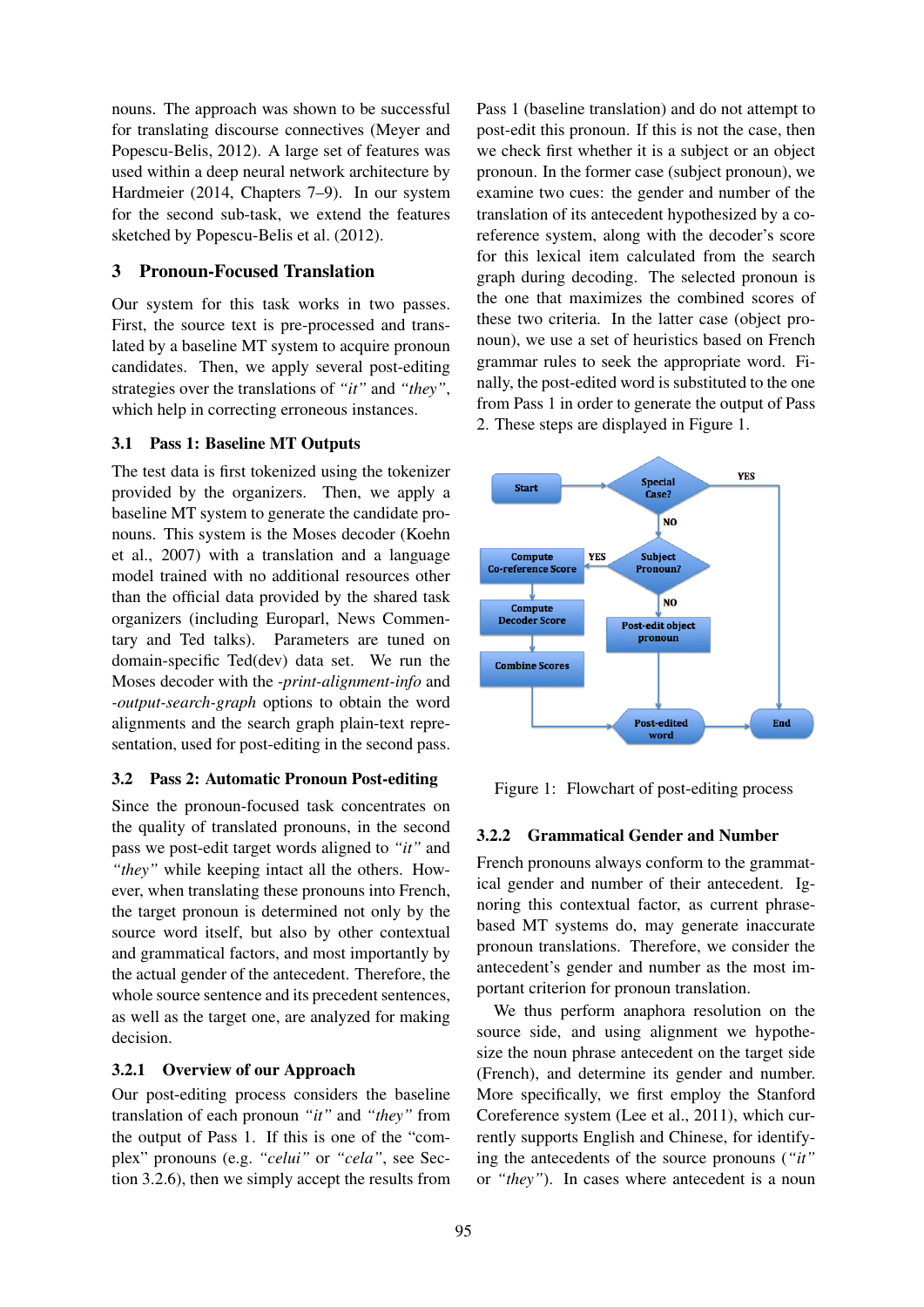phrase with several nouns, then the head word is identified by the toolkit using syntactic features extracted from the sentence's parse tree (Raghunathan et al., 2010). It is very likely that its aligned words will be the target pronoun's antecedent. A French Part-Of-Speech (POS) tagger is then used (Morfette by Chrupala et al. (2008)) to obtain morphological tags, from which we extract the gender and number of the antecedent.

If the anaphora resolution system always identified accurately the antecedent, then the above method would perfectly post-edit pronouns, with some exceptions: e.g. the case of non-referential pronouns, or antecedents which are singular in form yet plural in meaning (e.g. *"a couple"* . . . *they*). However, we estimate that the accuracy of the anaphora resolution system we used was around 60% only, as we found by examining 100 sentences containing 120 pronouns. Therefore, we define a confidence score for coreference resolution based on this accuracy. In other words, if the antecedent detected by the system is masculine singular, then the confidence score for a masculine singular target pronoun is 60%, and for a feminine singular one it is 40%. The decision is made by considering the decoder score presented hereafter.

#### 3.2.3 Decoder Scores

Our motivation for using the decoder score is that the baseline SMT system generates the 1-best hypothesis based on the global feature functions score; however, this does not guarantee that the translations of every word are optimal, especially for pronouns. Hence, we calculate, for each pronoun, the number of occurrences of all its possible translations in the Search Graph (SG) built by Moses during the decoding process.

In the search graph plain-text file (generated by using the *-output-search-graph* option), each line represents a partial hypothesis and stores all its attributes. Among them, we notice two important attributes: *"covered"* (the source word's position) and *"out"* (the source word's translation). By selecting the hypotheses whose*"covered"* attribute matches the position of the source pronoun, we can list all possible candidates (in *"out"* attribute) and count the number of occurrences of each type. The decoder score (noted SG), i.e. the probability of translating the source pronoun into a specific target one, is computed as the ratio between its number of occurrences and the sum over all pronoun candidates.

### 3.2.4 Combination of Scores

We demonstrate the combination of coreference and decoder scores on an example, with the following source text: *"the supreme court has fallen way down from what it used to be ."* and the following MT hypothesis (with several mistakes): *"*la cour suprême a chuté de manière ce qu' *il était* ." Here, the source word "court", detected by the anaphora resolution system as the antecedent of pronoun *"it"*, is aligned to the target word *"cour"*, whose gender and number are determined as feminine and singular respectively. Thus, we consider only two singular candidates "il" and "elle" as potential translations<sup>1</sup>, with the confidence scores computed as above:  $p_{ana}("il") = 0.40$ ,  $p_{ana}("ell" ) = 0.60$ . In the next step, the SG enables us to compute the probability to translate *"it"* into either of these candidates, yielding:  $p_{SG}("il") = 0.35$ ,  $p_{SG}("elle") = 0.29$ . The final scores are simply the averages of the two scores (*ana* and *SG*):  $p("il") = 0.375$  and  $p("ell e") = 0.395$ , and the candidate with the highest score (*"elle"* in this case) is selected, leading here to an improved output (in terms of pronoun translation, not overall quality): *"la cour supreme a chut ˆ e de mani ´ ere ce ` qu' elle etait ." ´*

### 3.2.5 Object Pronoun *It*

In English, *"they"* plays the role of a subject pronoun, since its antecedent is a plural noun phrase. Therefore, its translations into French are generally plural subject pronouns<sup>2</sup>. On the contrary, *"it"* can be used either as a subject or an object. Due to the fact that, unlike English, French singular subject and object pronouns are different, we propose post-editing rules to deal with this case.

Generally, the object pronoun *"it"* refers to the "recipient" of an action caused by the subject, and generally follows the verb. However, its position might be either right after the verb (e.g. *"I know it"*) or several words away (e.g. *"I talk about it."*). In order to detect the object pronouns, we employ Stanford parser (Chen and Manning, 2014). In the parse tree, an object pronoun is always a node of a subtree whose root is a verb phrase (VP) node, while a subject pronoun is under a noun phrase (NP) node. Therefore, we traverse up-ward from

<sup>&</sup>lt;sup>1</sup>All other singular pronouns are considered as special cases, see Section 3.2.6.

 ${}^{2}$ Except when they refer to English plural nouns which are singular in French, e.g. *"trousers"* − > *"pantalon"*.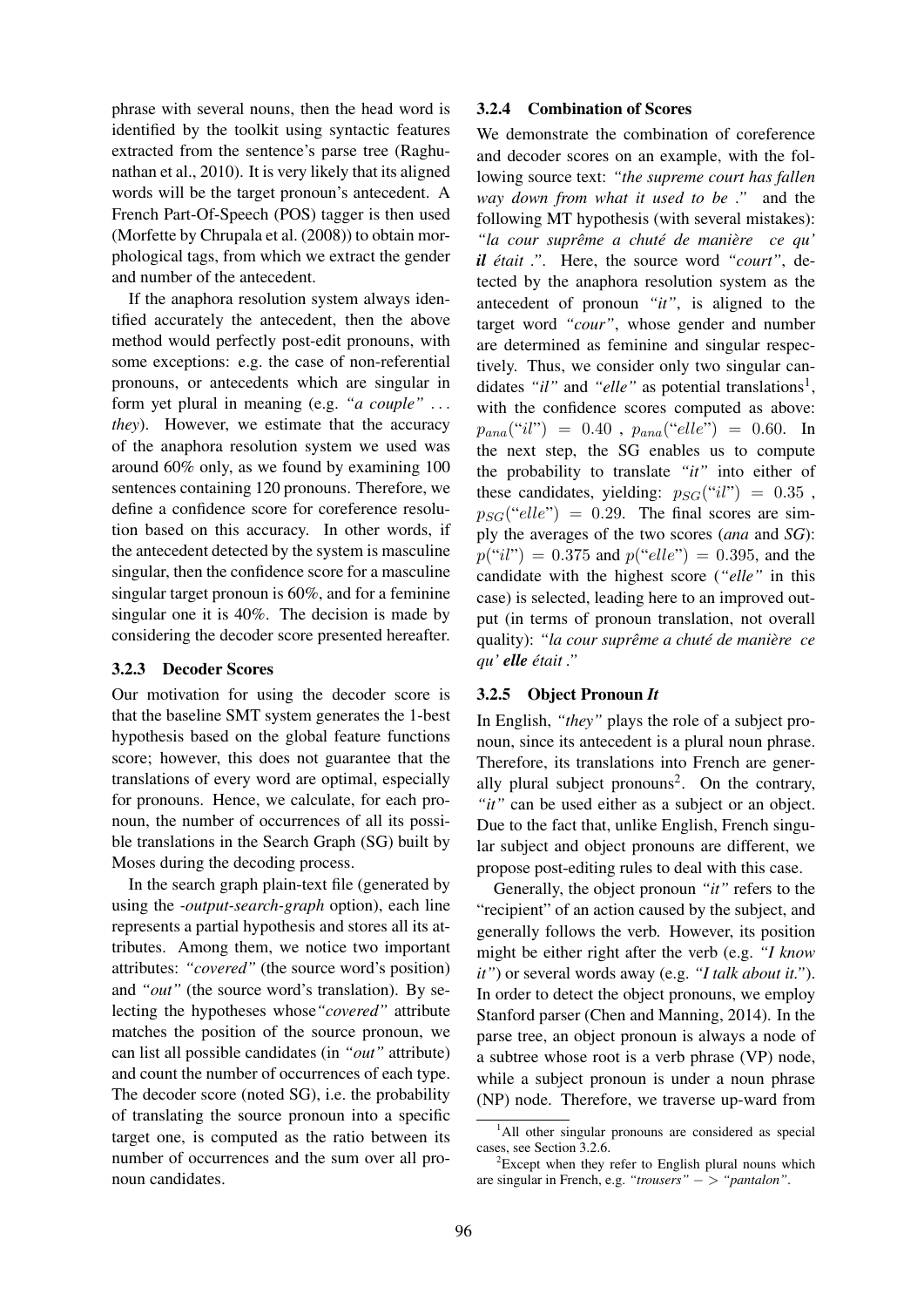the pronoun node to the root. If on the way we encounter "VP" node, then we consider the pronoun as an object one.

The translation of *"it"* depends on the object type (direct or indirect), which we identify by matching the verb preceding the pronoun with one of the French verbs which always have an indirect object<sup>3</sup>. For direct objects, the translation is *l'* if the following word starts with a vowel or a silent 'h', otherwise it is either *"le"* or *"la"* depending on the antecedent's gender (masculine or feminine, respectively). The SG score is not used for this decision. For indirect objects, the translation is *"lui"*, which is identical for both genders.

### 3.2.6 Special Cases

We observed on development data that our methods had difficulties with some French pronouns, which require more sophisticated constraints to determine their translation, which the above rules did not fully cover. Indeed, when applying the above rules, the judgments from annotators showed that a large part of these corrections degraded Pass 1's translation. Therefore we decided not to post-edit the results of baseline SMT (Moses) for: demonstrative pronouns (*ce* or *c'* before a vowel, *c¸a*, *celui*, *cela*, *celle*, *celui-la`* and *celui-ci*); the indefinite pronoun *on*; and two personal pronouns specific to French which have many idiomatic uses (*y* and *en*).

#### 3.2.7 Replacement or Insertion

Due to alignment or translation errors, sometimes a source pronoun is aligned with a non-pronoun target word, which is detrimental for post-editing. Therefore, if the word to be processed is not one of the known French pronouns, we insert the postedited pronoun in the position preceding it, without replacing the non-pronoun word. For instance, given the following source sentence: *"I see it and then I buy it"* and the Pass 1 (incorrect) hypothesis: *"Je vois et puis j' achète"*, the MT system aligns wrongly *"see it"* with *"vois"*, and respectively *"buy it"* with *"achete" `* . Our post-editing method suggests the following post-editions for the words aligned with *"it"*: *"le"* for the first occurrence , and *"l"'* for the second one. We will not alter the current target words *vois* and *achete `* ), since they are not known French pronouns. Instead, we add the post-editions in front of them, yielding the following post-edited target sentence: "*Je le vois et puis j' l' achète"*, which has both translations of *"it"* correct.

### 4 Cross-Lingual Pronoun Prediction

### 4.1 Training Datasets

The challenge in this task is to build classifiers to predict the hidden pronouns in translations, knowing the source. Four data sets of different domains were provided for development: Europarl, News Commentary (NCv9), IWSLT 2014 and TED(dev) talks. Each data set includes a series of five-element tuples: source sentence, target sentence (with pronouns substituted by placeholders), alignment information, actual pronouns and gold-standard ones (last two not given in the test data).

We first extract features for all occurrences of *"it"* and *"they"*, and then train classifiers over the feature set with various machine learning methods. In fact, to ensure an acceptable training time, we exploit entirely only the smaller data sets, and partially the larger ones: we use for constructing predictors all the occurrences of *"it"* and *"they"* of TED(dev), 10% of those of NCv9, 10% of those of IWSLT and about 1% of those of Europarl. The sizes, total numbers of *"it"* and *"they"* occurrences, and the actual number exploited are shown in Table 1.

| <b>Dataset</b>  | Size       | $#(it+they)$ | $#(it+they)$ |
|-----------------|------------|--------------|--------------|
|                 | #sentences | provided     | used         |
| NCv9            | 182761     | 41227        | 4123         |
| <b>TED</b>      | 1664       | 747          | 747          |
| <b>IWSLT</b>    | 179404     | 77354        | 7730         |
| <b>EUROPARL</b> | 2049662    | 273827       | 2700         |

Table 1: Size, number of occurrences of *"it"* and *"they"*, and instances actually used for training.

#### 4.2 Features

The goal of the submitted system is to explore the potential of morphological features for predicting target pronouns, without attempting to perform anaphora resolution, which is error prone and might not be required, in many cases, for correct pronoun prediction. Instead, we extract possible candidates for antecedents (co-referent nouns and pronouns) from the context surrounding the hidden pronoun and its source counterpart. We aim at estimating how much information we can obtain from the context words without using anaphora

<sup>&</sup>lt;sup>3</sup>Using the list at http://instruction2.mtsac.edu/french/liberte3/chapitre11/verbesobjINdirect.htm.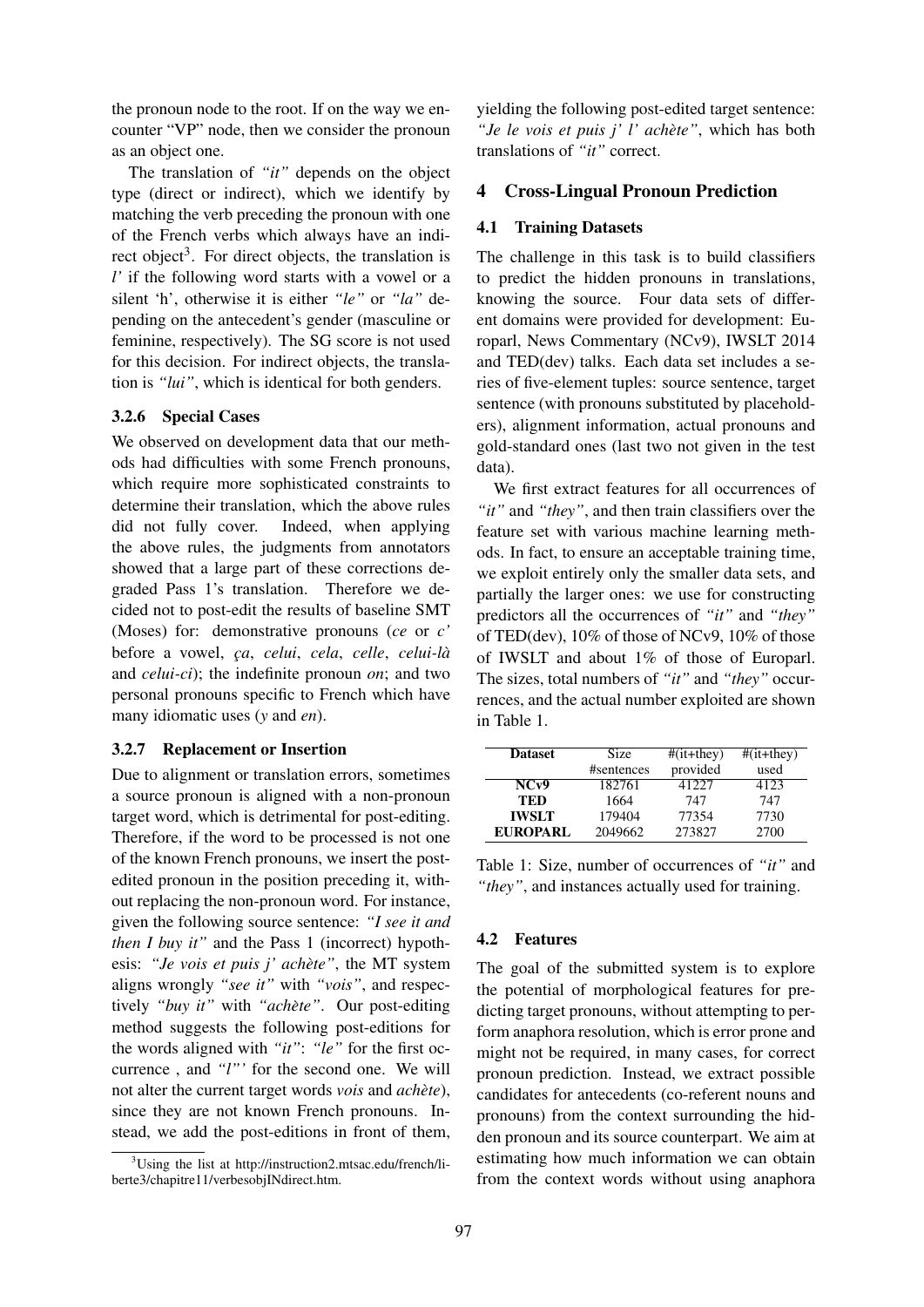resolution for the prediction. We illustrate the idea on the following pair of sentences as example:

EN: *The police reported the accident to the township, but it didn't take action.*

### FR: *La police a signale l'accident ´ a la commune ` , mais [elle] n'a pris aucune mesure.*

In this case the source pronoun is *"it"* and the hidden pronoun is *"elle"*, which must be determined by the system. Two out of the three nouns preceding the hidden pronoun are feminine and singular; therefore, we predict based on the majority gender and number that the pronoun translating *"it"* into French is singular and feminine, which corresponds to *"elle"*. In this example we used information of gender and number, but we added also other features that we considered to be potentially relevant.

The features were extracted from both source and target sentences. The target-side features are the 3 nouns or pronouns preceding and the 3 nouns or pronouns following the hidden pronoun. Also, we add as features the gender, number, person, and POS tag for each of these nouns or pronouns. To determine them automatically, we used the French tagger Morfette (Chrupala et al., 2008). Additionally, we included two sets of "summarized" features. The first set corresponds to the modes (i.e. majority) of gender, number and person respectively. For example, if 2 of the 3 preceding nouns or pronouns are feminine, then we indicate that the mode of the gender in the preceding part is *feminine*. Thus, we have 3 modes (gender, number, person) for the preceding nouns/pronouns and 3 for the following ones. The second set of "summarized" features indicates whether all preceding/following nouns and/or pronouns have the same gender, number or person. For example, if all preceding nouns or pronouns are feminine then the value of the feature will be *feminine*, but if only 1 or 2 of them are feminine while the rest are masculine then the value of the feature will be *not-absolute*. Similarly to the first set, we have 3 indicators for the preceding part and 3 for the following part. There are in all 42 features extracted from the French target text.

The 14 source-side features are the original pronoun, the 3 preceding and the 3 following nouns or pronouns, and their respective POS tags identified with the English tagger TreeTagger (Schmid, 1994). Additionally, for each extracted English

noun or pronoun, we included their aligned words in the French text, with the same target-side features as described above (42 features). Finally, we have 98 features to analyze – which represent quite a large set, requiring a large training set for properly learning their relevance.

### 4.3 Pronoun Prediction

The predictors are trained using the WEKA tookit (Hall et al., 2009). We experiment with four machine learning techniques: Naive Bayes (NB) (Friedman et al., 1997), Decision Trees (DT) (Quinlan, 1986), Support Vector Machines (SVM) (Burges, 1998), and Random Forests (RF) (Breiman, 2001). With features coming from the four data sets presented above, we train the classifiers and then test them using 10-fold cross validation. For NB, SVM and RF, the default parameters are used. For DT, the "minimum number of instances per leaf" is adjusted from 5 to 15 and binary splits are applied on nominal features. The evaluation results shown in Table 2 indicate that, on all four sets, NB and DT significantly outperform SVM and RF. When comparing between NB and DT, there are cases where the former is more beneficial (e.g. on IWSLT data), but also reverse ones (e.g. on NCv9). Based on these results, we decide to employ Naive Bayes and Decision Trees for our submissions.

| <b>Dataset</b> | NB.     | DT.               | <b>SVM</b>        | <b>RF</b> |
|----------------|---------|-------------------|-------------------|-----------|
| NCV9           | 0.421   |                   | 0.453 0.401 0.386 |           |
| TED            | 0.463   |                   | 0.476 0.422 0.419 |           |
| <b>IWSLT</b>   | 0.560 . | 0.535 0.510       |                   | 0498      |
| EUROPARL.      |         | 0.478 0.466 0.424 |                   | 0.398     |

Table 2: Cross-validation results (macro-averaged F-scores) over 4 data sets and 4 types of classifiers.

The size and domain of the data are among the top factors affecting the performance of the classifiers. We prepared three composite data sets from the training data to study these factors:

- **ALL**: all data (large size)
- **IWSLT**: only data from IWSLT 2014 (7703) instances) (in-domain data with the test set)
- SPL: sampled data  $(4123 NCV9 + 7730$ IWSLT + 747 TED + 2700 EUROPARL, for a total of 15,300 instances) (partially indomain data, large size)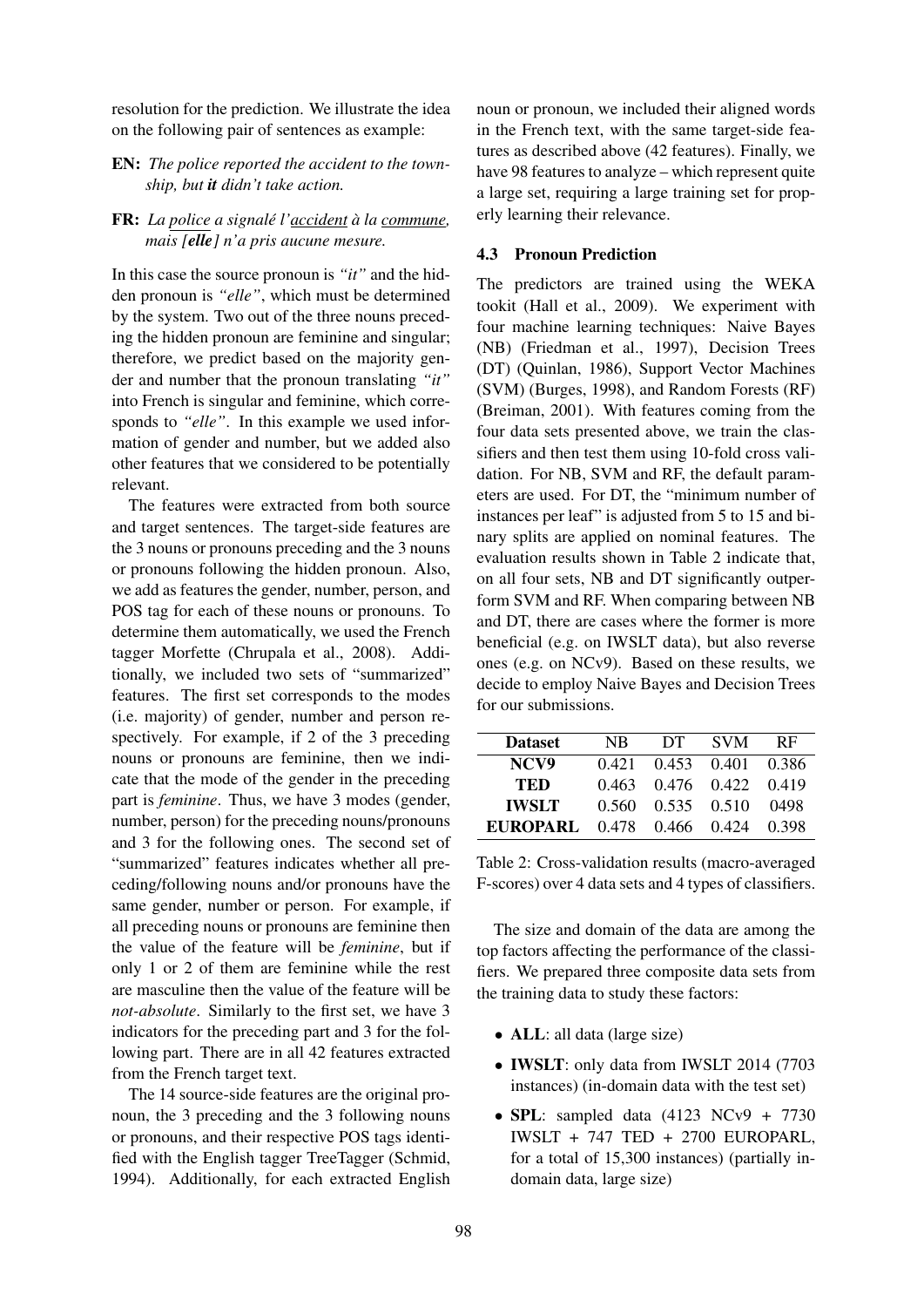These sets are used for training the two most effective machine learning methods found above through cross-validation, namely NB and DT, resulting in a total of six classifiers.

### 5 Submissions to the Shared Task

### 5.1 Task 1: Pronoun-Focused Translation

Our submissions were evaluated over a test set of 2093 sentences, containing 1105 pronouns *"it"* and *"they"*, following the above method. In order to better understand the contribution of coreference information itself to improve pronoun translation, besides the system with combination of two scores as stated above (denoted as SYS1), we also submitted another (contrastive) system which only uses the gender of the hypothesized antecedent to correct the subject pronoun (SYS2).

### 5.2 Task 2: Pronoun Prediction

As stated above, the two most effective classifiers were applied to the test set of 2093 sentences, with 1105 instances of *"it"* and *"they"*, yielding predicted labels for each of them. Then, in order to select the two best systems for submission, we sampled a subset of 147 pronouns (*"it"* and *"they"*) and inspected the accuracy of predictions. The two systems with the highest total of accurate instances, namely *DT trained on IWSLT* and *NB trained on ALL*, were selected for submission. Moreover, we observed from these results that using in-domain data for training (i.e. from IWSLT) was more beneficial than using a mixed set. In some cases, the simple NB classifier was more effective than DT on our data.

### 6 Results and Discussion

The submissions to the first task were judged by human annotators (recruited by the task organizers) for the correctness of translated pronouns, using two main metrics: "Accuracy with OTHER" (all pronouns) and "Accuracy without OTHER" (only on a limited pronoun set). Our system was ranked first, with scores of, respectively, 0.657 and 0.617. Still, these scores remain slightly below the Moses baseline system provided by the organizers (trained on the same data as our system, see Section 3.1). Our scores on the more frequent pronouns (particularly *"il"* and *"elle"*) demonstrate the validity of our approach, while our (still good) scores on the rare ones reflect our strategy to avoid post-editing our baseline SMT output.

Unlike the first task, the strategy we proposed for the second one (using morphological features and no anaphora resolution) obtained rather poor results, ranking among the weakest submissions. Our two submissions scored respectively 20.62 and 16.39 in terms of fine-grained macro-averaged F-score, and respectively 32.40 and 42.53 for coarse accuracy. In fact, as for the first task, the baseline proposed by the organizers (using a language model to restore pronouns) was the best performing strategy (58.40 F-score and 68.42 accuracy). These results tend to show that the proposed features are poor predictors of the pronoun to be used, or possibly that the number of features was too large with respect to the available training data. Using hypotheses from anaphora resolution tends to improve performance, but its contribution remains below the statistical baseline. This indicates the need for additional knowledge, or higher anaphora resolution accuracy, to improve over the baseline.

# 7 Conclusion and Perspectives

In this paper, we proposed some ideas to enhance the translation quality of pronouns from English into French. For pronoun post-editing (Task 1), coreference scores combined with those from an SMT decoder were employed to correct the wrong pronouns generated by SMT system. Furthermore, with object pronouns, we suggested using specific grammatical rules to determine the candidate. While reaching a high rank compared to other participants, the approach still left a number of pronouns untouched. On the contrary, our rather low scores on Task 2 indicate that unstructured context information is insufficient for predicting pronouns. Therefore, integrating these predictions as an additional feature for the post-editor in Task 1 does not seem promising.

Future work will focus on a deeper analysis of the factors that are most detrimental to current predictors, the selection of co-reference features to train them, and their integration directly into the SMT decoder.

### Acknowledgments

The work has been supported by the Swiss National Science Foundation through the MOD-ERN project (www.idiap.ch/project/ modern). We are grateful to three anonymous reviewers for their helpful comments.